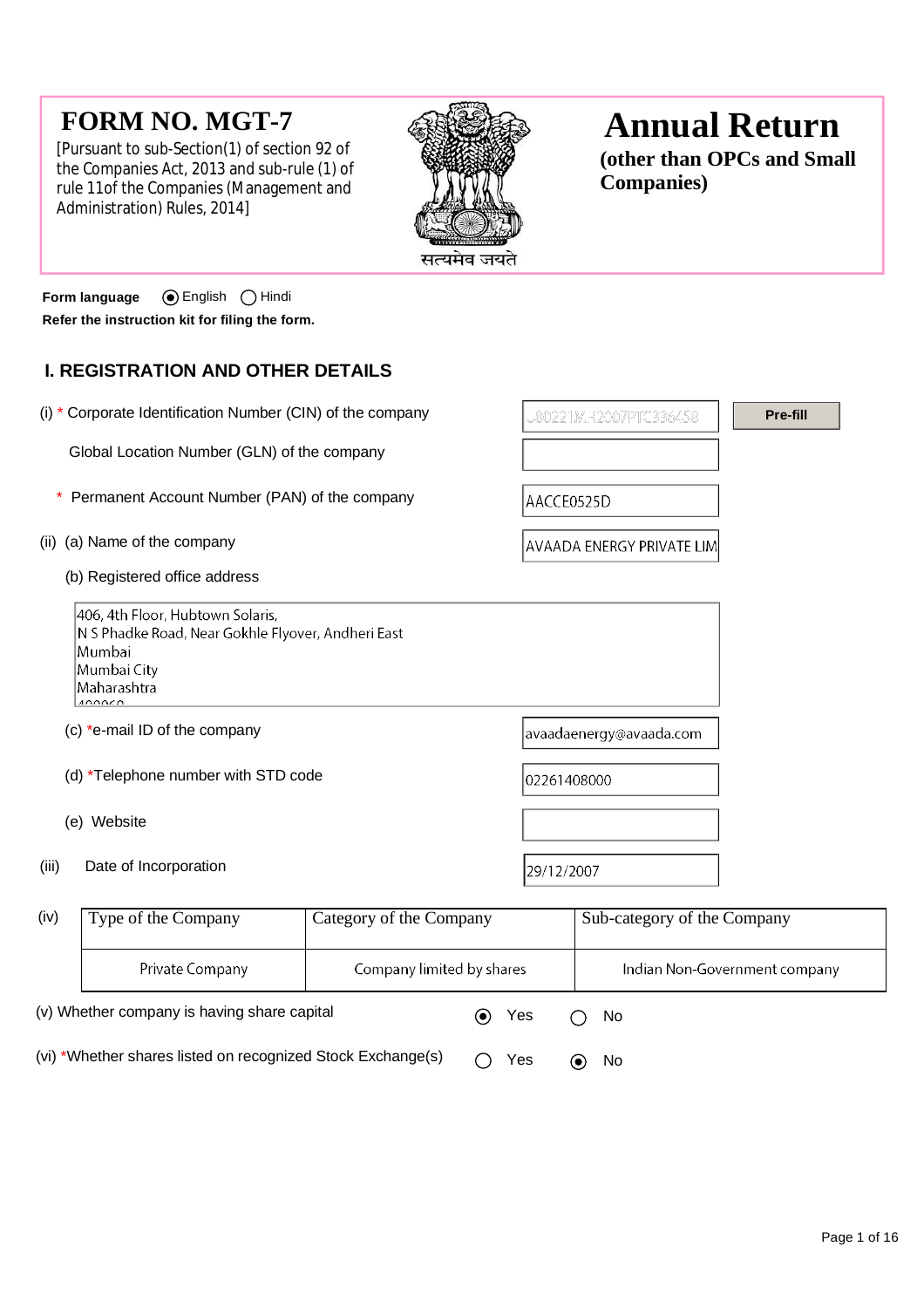| (vii) *Financial year From date $ 01/04/2020 $          |            | (DD/MM/YYYY) To date |                                 | 31/03/2021 | (DD/MM/YYYY) |
|---------------------------------------------------------|------------|----------------------|---------------------------------|------------|--------------|
| (viii) *Whether Annual general meeting (AGM) held       |            |                      | Yes                             | No         |              |
|                                                         |            |                      |                                 |            |              |
| (a) If yes, date of AGM                                 | 30/09/2021 |                      |                                 |            |              |
|                                                         |            |                      |                                 |            |              |
| (b) Due date of AGM                                     | 30/09/2021 |                      |                                 |            |              |
| (c) Whether any extension for AGM granted               |            | Yes                  | No.<br>$\left( \bullet \right)$ |            |              |
| <b>II. PRINCIPAL BUSINESS ACTIVITIES OF THE COMPANY</b> |            |                      |                                 |            |              |

\*Number of business activities  $|_1$ 

| S.No | <b>Main</b><br>Activity<br>lgroup code l | Description of Main Activity group Business         | IActivitv<br>lCode | Description of Business Activity                            | % of turnover<br>lof the<br><b>Icompany</b> |
|------|------------------------------------------|-----------------------------------------------------|--------------------|-------------------------------------------------------------|---------------------------------------------|
|      |                                          | Electricity, gas, steam and air<br>condition supply |                    | Electric power generation, transmission<br>and distribution | 100                                         |

### **III. PARTICULARS OF HOLDING, SUBSIDIARY AND ASSOCIATE COMPANIES (INCLUDING JOINT VENTURES)**

\*No. of Companies for which information is to be given  $\left|55\right\rangle$  **Pre-fill All** 

| S.No           | Name of the company                             | <b>CIN/FCRN</b>       | Holding/ Subsidiary/Associate/<br>Joint Venture | % of shares held |
|----------------|-------------------------------------------------|-----------------------|-------------------------------------------------|------------------|
| 1              | AVAADA VENTURES PRIVATE L U40106MH2007PTC318041 |                       | Holding                                         | 100              |
| $\overline{2}$ | SOLARSYS NON-CONVENTION U40108MH2006PTC165672   |                       | Subsidiary                                      | 100              |
| 3              | CLEAN SUSTAINABLE ENERGY                        | U40300MH2013PTC248435 | Subsidiary                                      | 100              |
| 4              | <b>AVAADA CLEAN ENERGY PRIVA</b>                | U40106DL2015PTC275207 | Subsidiary                                      | 100              |
| 5              | AVAADA SOLAR ENERGY PRIVA                       | U40104DL2015PTC275209 | Subsidiary                                      | 100              |
| 6              | AVAADA NON-CONVENTIONA                          | U40106DL2015PTC275947 | Subsidiary                                      | 100              |
| $\overline{7}$ | <b>AVAADA SUSTAINABLE ENERGI</b>                | U40106DL2015PTC275959 | Subsidiary                                      | 100              |
| 8              | <b>WELSPUN GREEN ENERGY PRIV</b>                | U40300DL2015PTC275190 | Subsidiary                                      | 100              |
| 9              | VIRAJ SOLAR MAHARASHTRA I U40106MH2010PTC206891 |                       | Subsidiary                                      | 100              |
| 10             | FERMI SOLARFARMS PRIVATE II                     | U40106DL2013FTC248848 | Subsidiary                                      | 100              |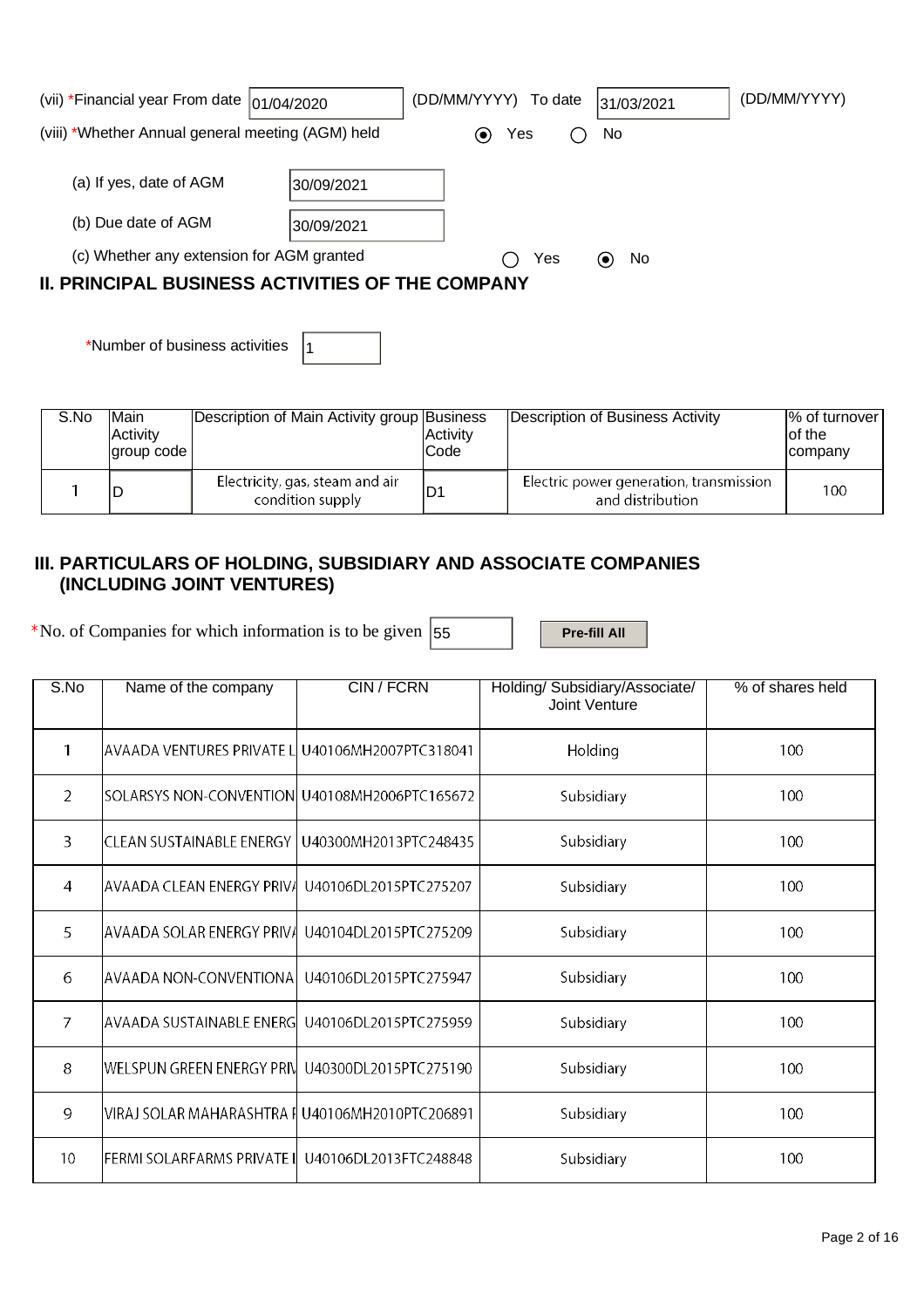| 11                | AVAADA CLEAN SUSTAINABLE  U40109MH2017PTC302345    |                       | Subsidiary | 100 |
|-------------------|----------------------------------------------------|-----------------------|------------|-----|
| $12 \overline{ }$ | AVAADA GREEN SUSTAINABLE  U40300MH2017PTC302182    |                       | Subsidiary | 100 |
| 13                | <b>AVAADA CLEAN PROJECT PRIV</b>                   | U40107DL2018PTC330289 | Subsidiary | 100 |
| 14                | AVAADA SUNBEAM ENERGY PI U40100MH2018PTC306827     |                       | Subsidiary | 100 |
| 15                | AVAADA SUNCE ENERGY PRIV』                          | U40300UP2018PTC128633 | Subsidiary | 100 |
| 16                | AVAADA GREEN KNPROJECT P                           | U40300DL2018PTC333010 | Subsidiary | 100 |
| 17                | AVAADA GREEN HNPROJECT P                           | U40300DL2018PTC333560 | Subsidiary | 100 |
| 18                | AVAADA NON-CONVENTIONA                             | U40200DL2018PTC333311 | Subsidiary | 100 |
| 19                | AVAADA SOLAR UPKHAPRAR F                           | U40300DL2018PTC333609 | Subsidiary | 100 |
| 20                | AVAADA SUNRISE ENERGY PRI'                         | U40100DL2018PTC335579 | Subsidiary | 100 |
| 21                | <b>AVAADA CLEAN TNPROJECT PI</b>                   | U40300DL2018PTC337369 | Subsidiary | 100 |
| 22                | AVAADA SOLARISE ENERGY PF                          | U40300DL2018PTC338280 | Subsidiary | 100 |
| 23                | AVAADA CLEAN KNPROJECT P                           | U40100DL2018PTC339548 | Subsidiary | 100 |
| 24                | GOBINDSAGAR ENERGY PRIVA                           | U40105MH2018PTC316507 | Subsidiary | 100 |
| 25                | LACHURA SOLAR PRIVATE LIM  U40300MH2018PTC316514   |                       | Subsidiary | 100 |
| 26                | MATATILA ENERGY PRIVATE LI U40300MH2018PTC316530   |                       | Subsidiary | 100 |
| 27                | ROHILIK ENERGY PRIVATE LIMI  U40300MH2018PTC316571 |                       | Subsidiary | 100 |
| 28                | AVAADA SUSTAINABLE RJPRO.                          | U40106UP2019PTC123601 | Subsidiary | 100 |
| 29                | AVAADA MHYAVAT PRIVATE L                           | U40106UP2019PTC124061 | Subsidiary | 100 |
| 30                | AVAADA RJHN PRIVATE LIMITE                         | U40106UP2019PTC123855 | Subsidiary | 100 |
| 31                | AVAADA MHAMRAVATI PRIVAT                           | U40106UP2019PTC124014 | Subsidiary | 100 |
| 32                | AVAADA BANKABIHAR PRIVAT                           | U40106UP2019PTC123956 | Subsidiary | 100 |
| 33                | AVAADA MHSUSTAINABLE PRI                           | U40106UP2019PTC123961 | Subsidiary | 100 |
| 34                | AVAADA SATARAMH PRIVATE                            | U40100UP2019PTC124019 | Subsidiary | 74  |
| 35                | AVAADA HNADAMPUR PRIVAT                            | U40106UP2019PTC123910 | Subsidiary | 100 |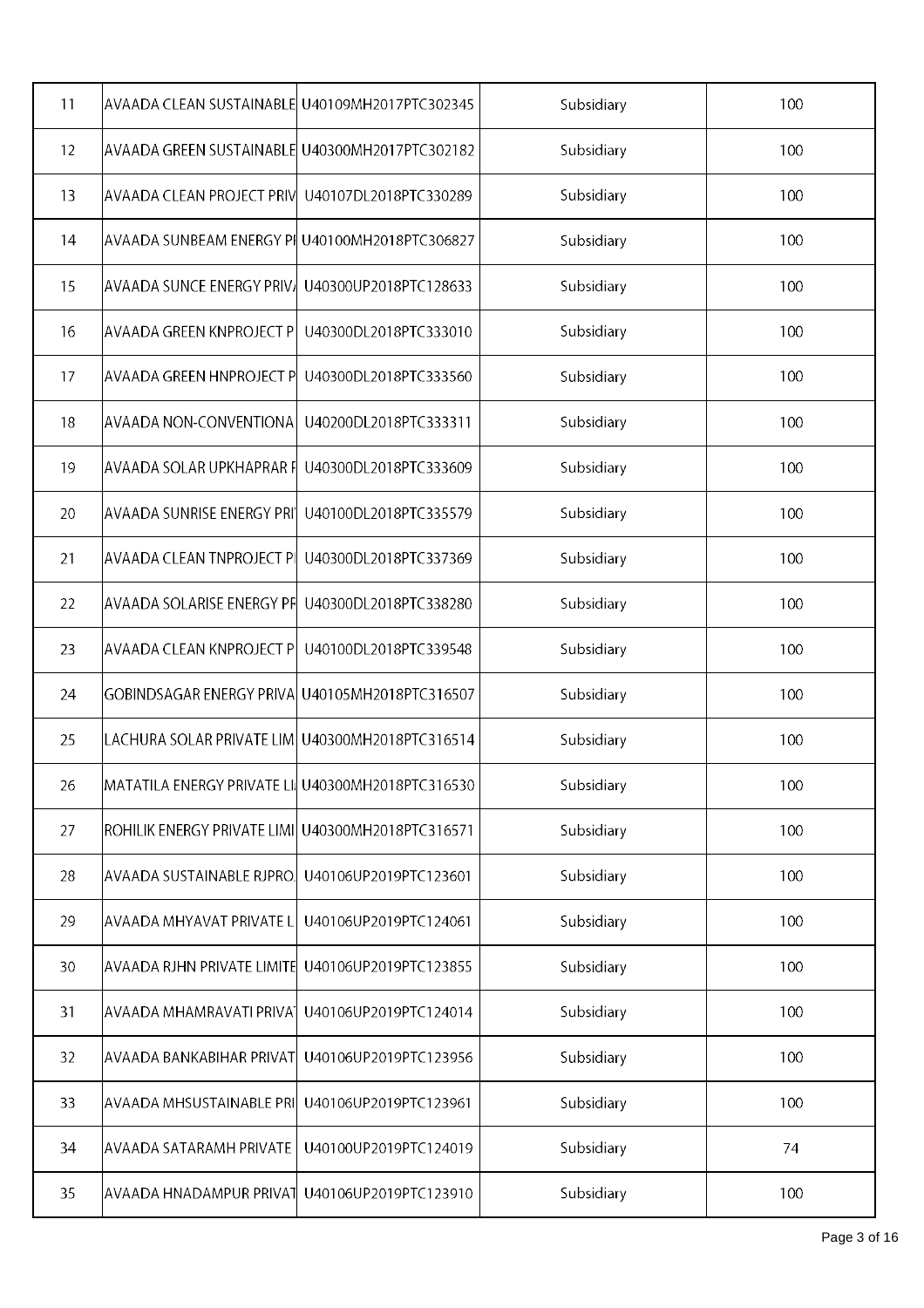| 36 | AVAADA MHBULDHANA PRIVA                               | U40106UP2019PTC123909 | Subsidiary | 100 |
|----|-------------------------------------------------------|-----------------------|------------|-----|
| 37 | AVAADA MHKHAMGAON PRIV                                | U40300UP2019PTC124398 | Subsidiary | 74  |
| 38 | AVAADA MHSOLAR PRIVATE LI                             | U40100UP2020PTC135375 | Subsidiary | 100 |
| 39 | AVAADA KNSOLAR PRIVATE LII U40106UP2021PTC143855      |                       | Subsidiary | 100 |
| 40 | AVAADA SUNRAYS ENERGY PR $\mid$ U40300UP2019PTC123689 |                       | Subsidiary | 100 |
| 41 | GRENOBLE INFRASTRUCTURE I U45309DL2018PTC336572       |                       | Subsidiary | 51  |
| 42 | <b>AVAADA SUSTAINABLE SOLAR</b>                       |                       | Subsidiary | 100 |
| 43 | AVAADA SOLAR PROJECT PRIV                             |                       | Subsidiary | 100 |
| 44 | <b>AVAADA SUSTAINABLE PROJE</b>                       |                       | Subsidiary | 100 |
| 45 | AVAADA FLOATING SOLAR MF                              |                       | Subsidiary | 100 |
| 46 | <b>AVAADA SOLAR HNPROJECT P</b>                       |                       | Subsidiary | 100 |
| 47 | AVAADA SUSTAINABLE HNPRC                              |                       | Subsidiary | 100 |
| 48 | AVAADA CLEAN RJPROJECT PF                             |                       | Subsidiary | 100 |
| 49 | AVAADA GREEN MPPROJECT P                              |                       | Subsidiary | 100 |
| 50 | AVAADA SOLAR UPJAMINI PRI'                            |                       | Subsidiary | 100 |
| 51 | AVAADA GREEN RJPROJECT PF                             |                       | Subsidiary | 100 |
| 52 | PAHUJ ENERGY PRIVATE LIMIT                            |                       | Subsidiary | 100 |
| 53 | <b>AVAADA GREEN APPROJECT PI</b>                      |                       | Subsidiary | 100 |
| 54 | AvaadaEnergy (Singapore) Pte                          |                       | Subsidiary | 100 |
| 55 | Avaada Energy (Mauritius) Pte.                        |                       | Subsidiary | 100 |

 **IV. SHARE CAPITAL, DEBENTURES AND OTHER SECURITIES OF THE COMPANY**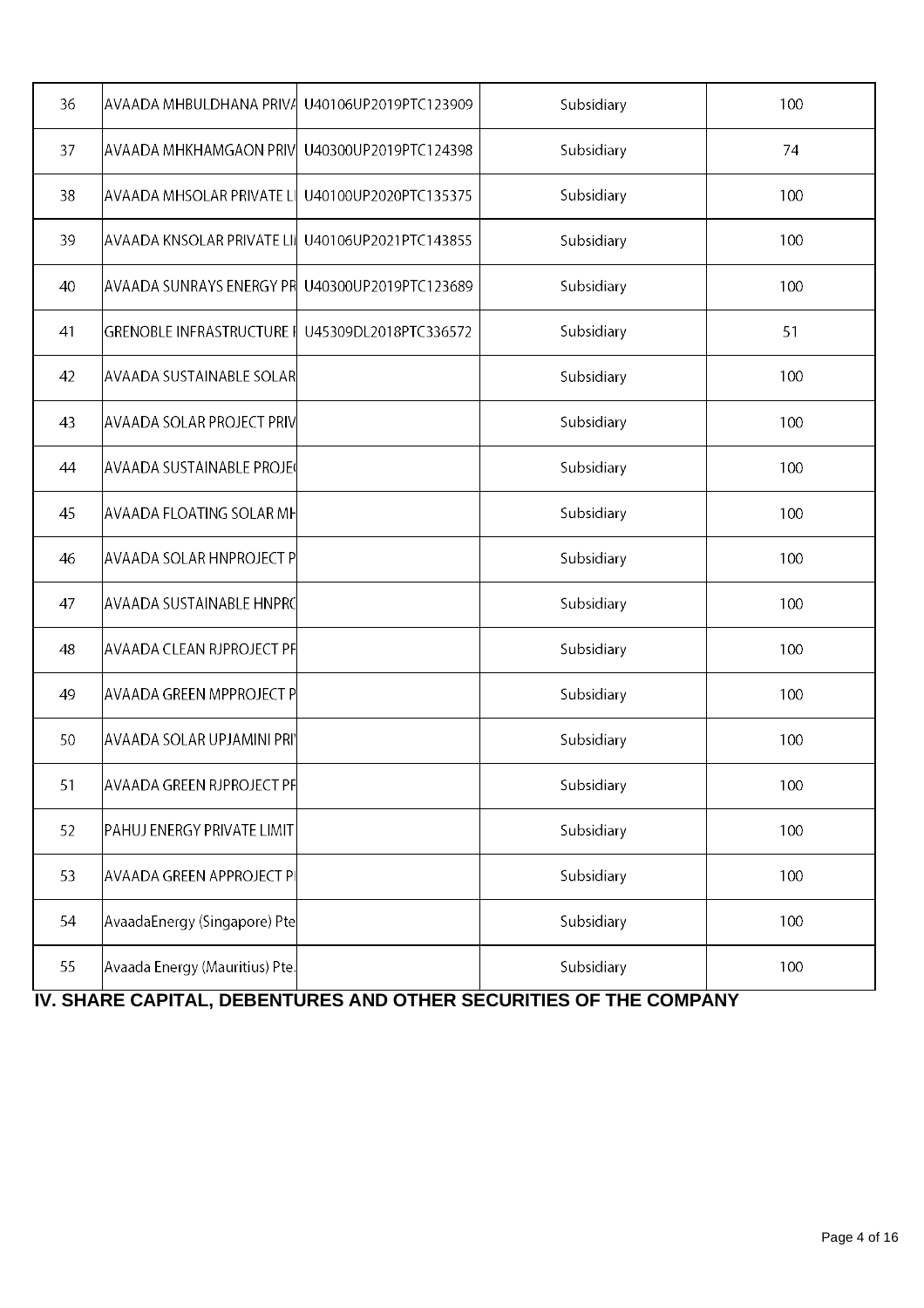# (i) \*SHARE CAPITAL

(a) Equity share capital

| <b>Particulars</b>                            | Authorised<br>capital         | <b>Issued</b><br>capital | Subscribed<br>capital | Paid up capital |
|-----------------------------------------------|-------------------------------|--------------------------|-----------------------|-----------------|
| Total number of equity shares                 | 10,000,000,000                | 713,010,400              | 713,010,400           | 713,010,400     |
| Total amount of equity shares (in<br>(Rupees) | 100,000,000,000 7,130,104,000 |                          | 7,130,104,000         | 7,130,104,000   |

## Number of classes 1

| Class of Shares<br>Equity                 | <b>Authorised</b><br>capital  | <b>Ilssued</b><br>capital | <b>Subscribed</b><br>capital | Paid up capital |
|-------------------------------------------|-------------------------------|---------------------------|------------------------------|-----------------|
| Number of equity shares                   | 10,000,000,000                | 713.010.400               | 713,010,400                  | 713,010,400     |
| Nominal value per share (in rupees)       | 10                            | 10                        | 10                           | 10              |
| Total amount of equity shares (in rupees) | 100,000,000,000 7,130,104,000 |                           | 7,130,104,000                | 7,130,104,000   |

#### **(b) Preference share capital**

| <b>Particulars</b>                                                    | Authorised<br>capital | <b>Issued</b><br>capital | Subscribed<br>capital | Paid-up capital |
|-----------------------------------------------------------------------|-----------------------|--------------------------|-----------------------|-----------------|
| Total number of preference shares                                     |                       |                          |                       |                 |
| Total amount of preference shares $\vert_{\Omega}$<br>$ $ (in rupees) |                       |                          |                       |                 |

Number of classes and contact the contact of classes of  $\overline{0}$ 

| <b>Class of shares</b>                        | <b>Authorised</b><br>capital | <b>Ilssued</b><br>capital | <b>Subscribed</b><br>capital | Paid up capital |
|-----------------------------------------------|------------------------------|---------------------------|------------------------------|-----------------|
| Number of preference shares                   |                              |                           |                              |                 |
| Nominal value per share (in rupees)           |                              |                           |                              |                 |
| Total amount of preference shares (in rupees) |                              |                           |                              |                 |

### **(c) Unclassified share capital**

| Particulars                         | <b>Authorised Capital</b> |
|-------------------------------------|---------------------------|
| Total amount of unclassified shares |                           |

## **(d) Break-up of paid-up share capital**

| <b>Class of shares</b>       | <b>Number of shares</b> |              |                                  | <b>Total</b><br>nominal<br>amount | Total<br>Paid-up<br>amount | <b>Total</b><br>premium |
|------------------------------|-------------------------|--------------|----------------------------------|-----------------------------------|----------------------------|-------------------------|
| <b>Equity shares</b>         | Physical                | <b>DEMAT</b> | Total                            |                                   |                            |                         |
| At the beginning of the year | 713,000,401             | 9,999        | 713010400 7,130,104,0 7,130,104, |                                   |                            |                         |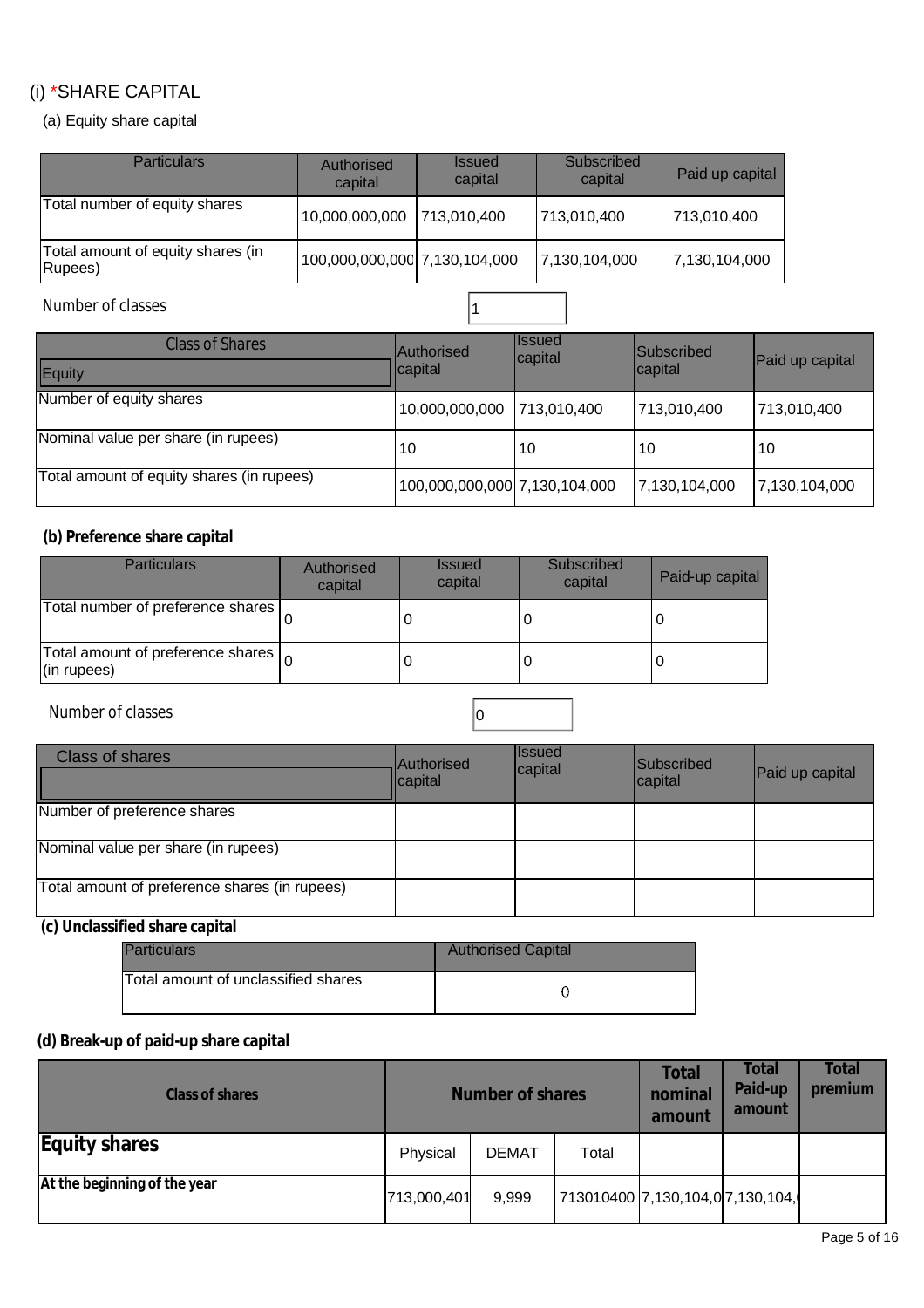| Increase during the year                                                 | $\boldsymbol{0}$ | 713,000,000 713000000                         |                  | $\mathbf 0$      | 0                | $\overline{0}$ |
|--------------------------------------------------------------------------|------------------|-----------------------------------------------|------------------|------------------|------------------|----------------|
| i. Pubic Issues                                                          | $\boldsymbol{0}$ | 0                                             | $\mathbf 0$      | $\mathbf 0$      | $\mathbf 0$      |                |
| ii. Rights issue                                                         | $\boldsymbol{0}$ | $\mathbf 0$                                   | $\pmb{0}$        | $\pmb{0}$        | $\mathbf 0$      |                |
| iii. Bonus issue                                                         | 0                | $\mathbf 0$                                   | $\mathbf 0$      | $\mathbf 0$      | 0                | $\overline{0}$ |
| iv. Private Placement/ Preferential allotment                            | $\boldsymbol{0}$ | $\mathbf 0$                                   | $\pmb{0}$        | $\mathbf 0$      | 0                | $\overline{0}$ |
| v. ESOPs                                                                 | $\mathbf 0$      | 0                                             | $\pmb{0}$        | $\mathbf 0$      | $\mathbf 0$      | $\overline{0}$ |
| vi. Sweat equity shares allotted                                         | $\mathbf 0$      | $\mathbf 0$                                   | $\pmb{0}$        | $\mathbf 0$      | $\pmb{0}$        | $\overline{0}$ |
| vii. Conversion of Preference share                                      | $\mathbf 0$      | $\mathbf 0$                                   | $\mathbf 0$      | $\pmb{0}$        | $\mathbf 0$      | O              |
| viii. Conversion of Debentures                                           | 0                | 0                                             | $\pmb{0}$        | $\mathbf 0$      | 0                | $\overline{0}$ |
| ix. GDRs/ADRs                                                            | $\boldsymbol{0}$ | $\pmb{0}$                                     | $\boldsymbol{0}$ | $\pmb{0}$        | $\boldsymbol{0}$ | $\overline{0}$ |
| x. Others, specify                                                       |                  | 713,000,000 713000000                         |                  |                  |                  |                |
| Physical Shares transferred to DEMAT account<br>Decrease during the year | 713,000,000      | $\pmb{0}$                                     | 713000000        | $\mathbf 0$      | 0                | $\overline{0}$ |
| i. Buy-back of shares                                                    | $\boldsymbol{0}$ | $\mathbf 0$                                   | $\pmb{0}$        | $\mathbf 0$      | $\boldsymbol{0}$ | $\overline{0}$ |
| ii. Shares forfeited                                                     | $\mathbf 0$      | 0                                             | $\pmb{0}$        | $\pmb{0}$        | 0                | $\overline{0}$ |
| iii. Reduction of share capital                                          | 0                | $\mathbf 0$                                   | $\boldsymbol{0}$ | $\pmb{0}$        | $\pmb{0}$        | $\overline{0}$ |
| iv. Others, specify                                                      |                  |                                               |                  |                  |                  |                |
| Physical Shares transferred to DEMAT account                             | 713,000,000      |                                               | 713000000        |                  |                  |                |
| At the end of the year                                                   | 401              | 1713,009,999 713010400 7,130,104,0 7,130,104, |                  |                  |                  |                |
| <b>Preference shares</b>                                                 |                  |                                               |                  |                  |                  |                |
| At the beginning of the year                                             | $\boldsymbol{0}$ | $\mathbf 0$                                   | $\pmb{0}$        | $\pmb{0}$        | $\mathbf 0$      |                |
| Increase during the year                                                 | $\boldsymbol{0}$ | $\mathbf 0$                                   | $\pmb{0}$        | $\pmb{0}$        | $\boldsymbol{0}$ | $\overline{0}$ |
| i. Issues of shares                                                      | $\boldsymbol{0}$ | $\mathbf 0$                                   | $\pmb{0}$        | $\pmb{0}$        | $\mathbf 0$      | $\overline{0}$ |
| ii. Re-issue of forfeited shares                                         |                  |                                               |                  |                  |                  |                |
|                                                                          | $\boldsymbol{0}$ | $\mathbf 0$                                   | $\pmb{0}$        | $\pmb{0}$        | $\pmb{0}$        | $\overline{0}$ |
| iii. Others, specify                                                     |                  |                                               |                  |                  |                  |                |
| Decrease during the year                                                 | $\pmb{0}$        | $\pmb{0}$                                     | $\pmb{0}$        | $\boldsymbol{0}$ | $\pmb{0}$        | $\overline{0}$ |
| i. Redemption of shares                                                  | $\pmb{0}$        | $\pmb{0}$                                     | $\pmb{0}$        | $\pmb{0}$        | $\pmb{0}$        | l0             |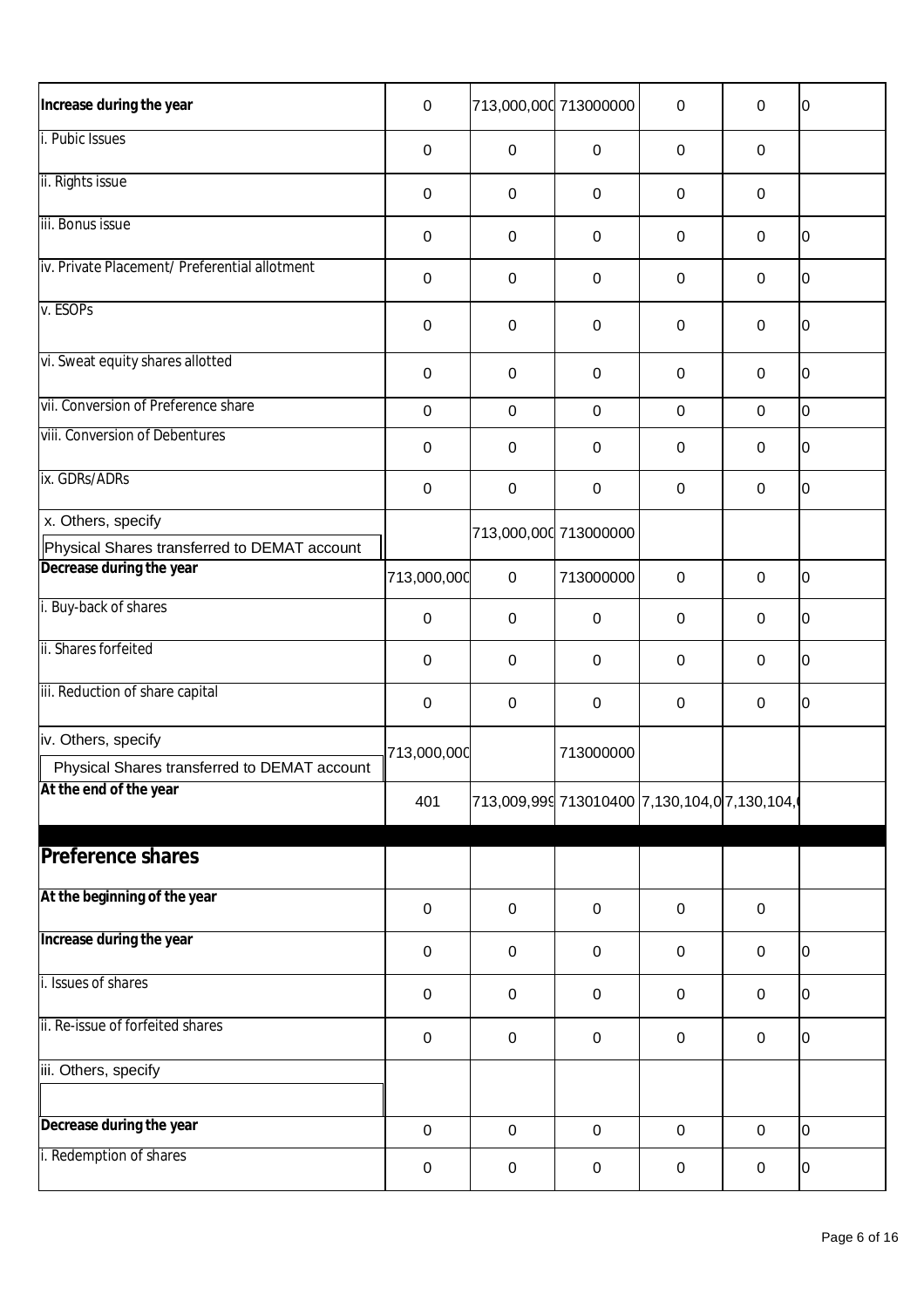| ii. Shares forfeited            |  |  |  |
|---------------------------------|--|--|--|
| iii. Reduction of share capital |  |  |  |
| iv. Others, specify             |  |  |  |
| At the end of the year          |  |  |  |

ISIN of the equity shares of the company

**(ii)** Details of stock split/consolidation during the year (for each class of shares)  $\begin{bmatrix} 0 \end{bmatrix}$ 

|                | Class of shares      | (i) | (ii) | (iii) |
|----------------|----------------------|-----|------|-------|
| Before split / | Number of shares     |     |      |       |
| Consolidation  | Face value per share |     |      |       |
| After split /  | Number of shares     |     |      |       |
| Consolidation  | Face value per share |     |      |       |

#### **(iii) Details of shares/Debentures Transfers since closure date of last financial year (or in the case of the first return at any time since the incorporation of the company) \***

| ⊠ | Nil                                              |              |              |                |
|---|--------------------------------------------------|--------------|--------------|----------------|
|   | [Details being provided in a CD/Digital Media]   | Yes<br>$($ ) | $\bigcap$ No | Not Applicable |
|   |                                                  |              |              |                |
|   | Separate sheet attached for details of transfers | Yes<br>$($ ) | $\bigcap$ No |                |

Note: In case list of transfer exceeds 10, option for submission as a separate sheet attachment or submission in a CD/Digital Media may be shown.

| Date of the previous annual general meeting        |                                                           |  |  |  |  |  |
|----------------------------------------------------|-----------------------------------------------------------|--|--|--|--|--|
| Date of registration of transfer (Date Month Year) |                                                           |  |  |  |  |  |
| Type of transfer                                   | - Equity, 2- Preference Shares, 3 - Debentures, 4 - Stock |  |  |  |  |  |
| Number of Shares/Debentures/<br>Units Transferred  | Amount per Share/<br>Debenture/Unit (in Rs.)              |  |  |  |  |  |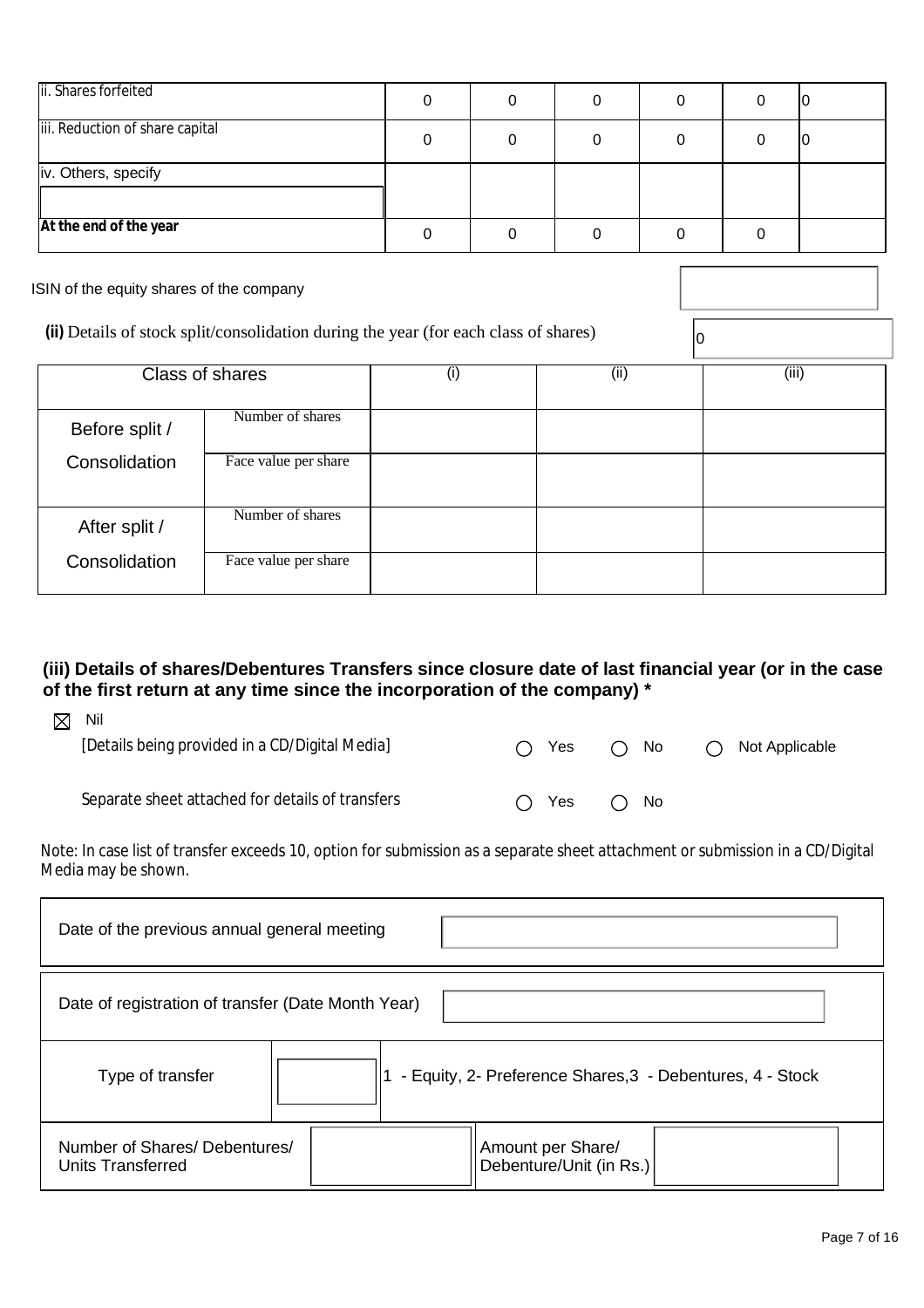| Ledger Folio of Transferor                                                      |         |                                              |            |  |  |  |  |
|---------------------------------------------------------------------------------|---------|----------------------------------------------|------------|--|--|--|--|
| <b>Transferor's Name</b>                                                        |         |                                              |            |  |  |  |  |
|                                                                                 | Surname | middle name                                  | first name |  |  |  |  |
| Ledger Folio of Transferee                                                      |         |                                              |            |  |  |  |  |
| <b>Transferee's Name</b>                                                        |         |                                              |            |  |  |  |  |
|                                                                                 | Surname | middle name                                  | first name |  |  |  |  |
| Date of registration of transfer (Date Month Year)                              |         |                                              |            |  |  |  |  |
| 1 - Equity, 2- Preference Shares, 3 - Debentures, 4 - Stock<br>Type of transfer |         |                                              |            |  |  |  |  |
| Number of Shares/ Debentures/<br><b>Units Transferred</b>                       |         | Amount per Share/<br>Debenture/Unit (in Rs.) |            |  |  |  |  |
| Ledger Folio of Transferor                                                      |         |                                              |            |  |  |  |  |
| <b>Transferor's Name</b>                                                        |         |                                              |            |  |  |  |  |
|                                                                                 | Surname | middle name                                  | first name |  |  |  |  |
| Ledger Folio of Transferee                                                      |         |                                              |            |  |  |  |  |
| <b>Transferee's Name</b>                                                        |         |                                              |            |  |  |  |  |
|                                                                                 | Surname | middle name                                  | first name |  |  |  |  |

# **(iv)** \***Debentures (Outstanding as at the end of financial year)**

| <b>Particulars</b>            | Number of units | Nominal value per<br>lunit | <b>Total value</b> |
|-------------------------------|-----------------|----------------------------|--------------------|
| Non-convertible debentures    | 0               | 0                          |                    |
| Partly convertible debentures | 0               | 0                          |                    |
| Fully convertible debentures  | 1,103,042,000   | 10                         | 11,030,420,000     |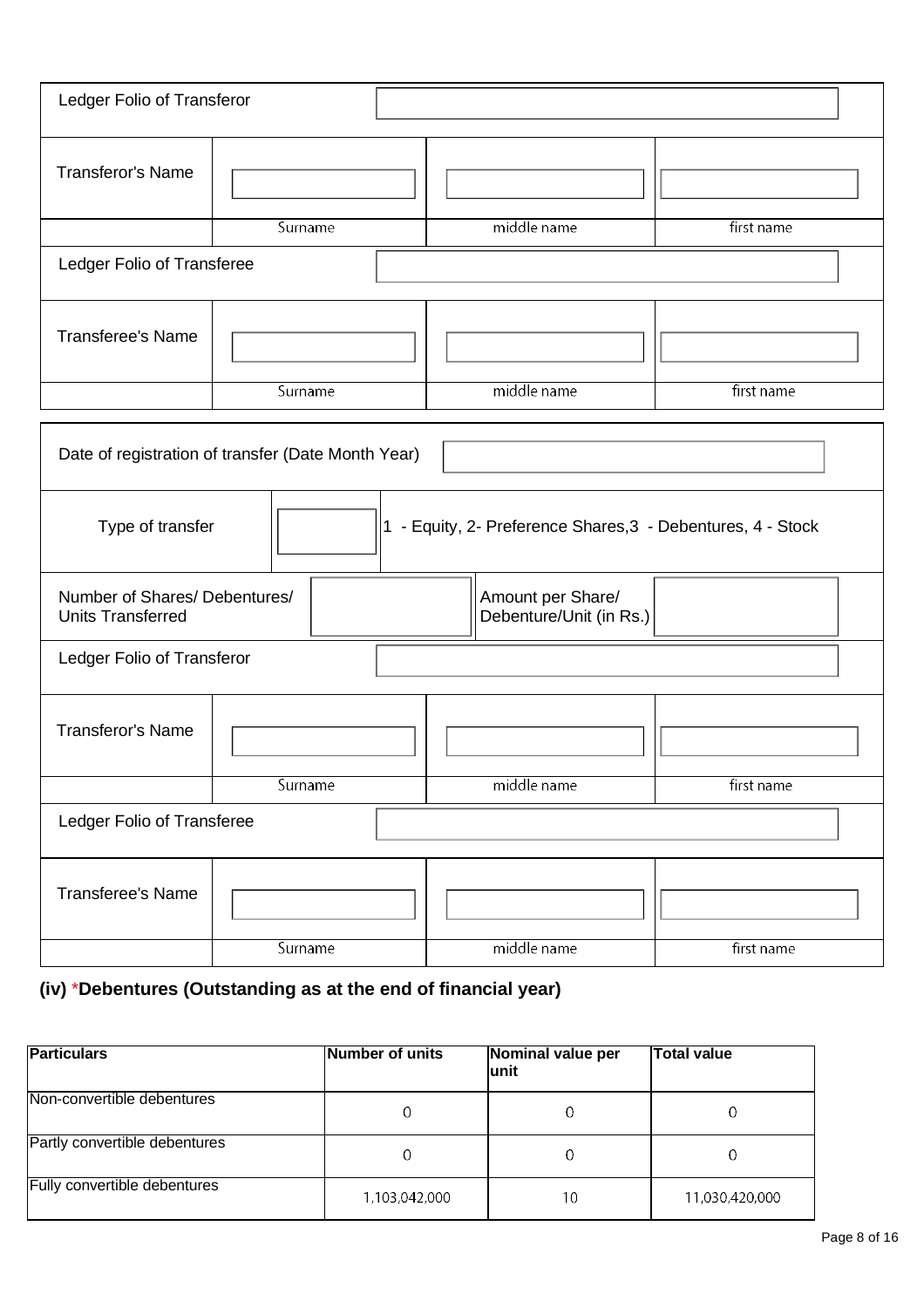| <b>Particulars</b> | Number of units | Nominal value per<br>lunit | <b>Total value</b> |
|--------------------|-----------------|----------------------------|--------------------|
| <b>Total</b>       |                 |                            | 11,030,420,000     |

#### **Details of debentures**

| <b>Class of debentures</b>           | Outstanding as at<br>the beginning of the year<br>lyear |               | Increase during the Decrease during the Outstanding as at<br>Iyear | the end of the year |
|--------------------------------------|---------------------------------------------------------|---------------|--------------------------------------------------------------------|---------------------|
| Non-convertible debentures           | O                                                       |               |                                                                    |                     |
| <b>Partly convertible debentures</b> | 0                                                       |               |                                                                    | 0                   |
| <b>Fully convertible debentures</b>  | 8,096,526,000                                           | 2,933,894,000 |                                                                    | 11,030,420,000      |

#### **(v) Securities (other than shares and debentures)** 0

| Type of<br>Securities | Number of<br>Securities | Nominal Value of<br>each Unit | <b>Total Nominal</b><br>Value | Paid up Value of<br>each Unit | Total Paid up Value |
|-----------------------|-------------------------|-------------------------------|-------------------------------|-------------------------------|---------------------|
|                       |                         |                               |                               |                               |                     |
|                       |                         |                               |                               |                               |                     |
|                       |                         |                               |                               |                               |                     |
| Total                 |                         |                               |                               |                               |                     |

# **V. \*Turnover and net worth of the company (as defined in the Companies Act, 2013)**

**(i) Turnover 6,970,722,167** 

### **(ii) Net worth of the Company**  $\vert_{4,696,655,644}$

#### **VI. (a) \*SHARE HOLDING PATTERN - Promoters**

| S. No. | Category                                | Equity                  |                  | Preference              |            |
|--------|-----------------------------------------|-------------------------|------------------|-------------------------|------------|
|        |                                         | <b>Number of shares</b> | Percentage       | <b>Number of shares</b> | Percentage |
| 1.     | Individual/Hindu Undivided Family       |                         |                  |                         |            |
|        | (i) Indian                              |                         | 0                | 0                       |            |
|        | (ii) Non-resident Indian (NRI)          | 0                       | $\Omega$         | 0                       |            |
|        | (iii) Foreign national (other than NRI) | 0                       | $\boldsymbol{0}$ | 0                       |            |
| 2.     | Government                              |                         |                  |                         |            |
|        | (i) Central Government                  | $\overline{0}$          | 0                | 0                       |            |
|        | (ii) State Government                   | 0                       | 0                | 0                       |            |
|        | (iii) Government companies              | $\Omega$                | $\mathbf 0$      | 0                       |            |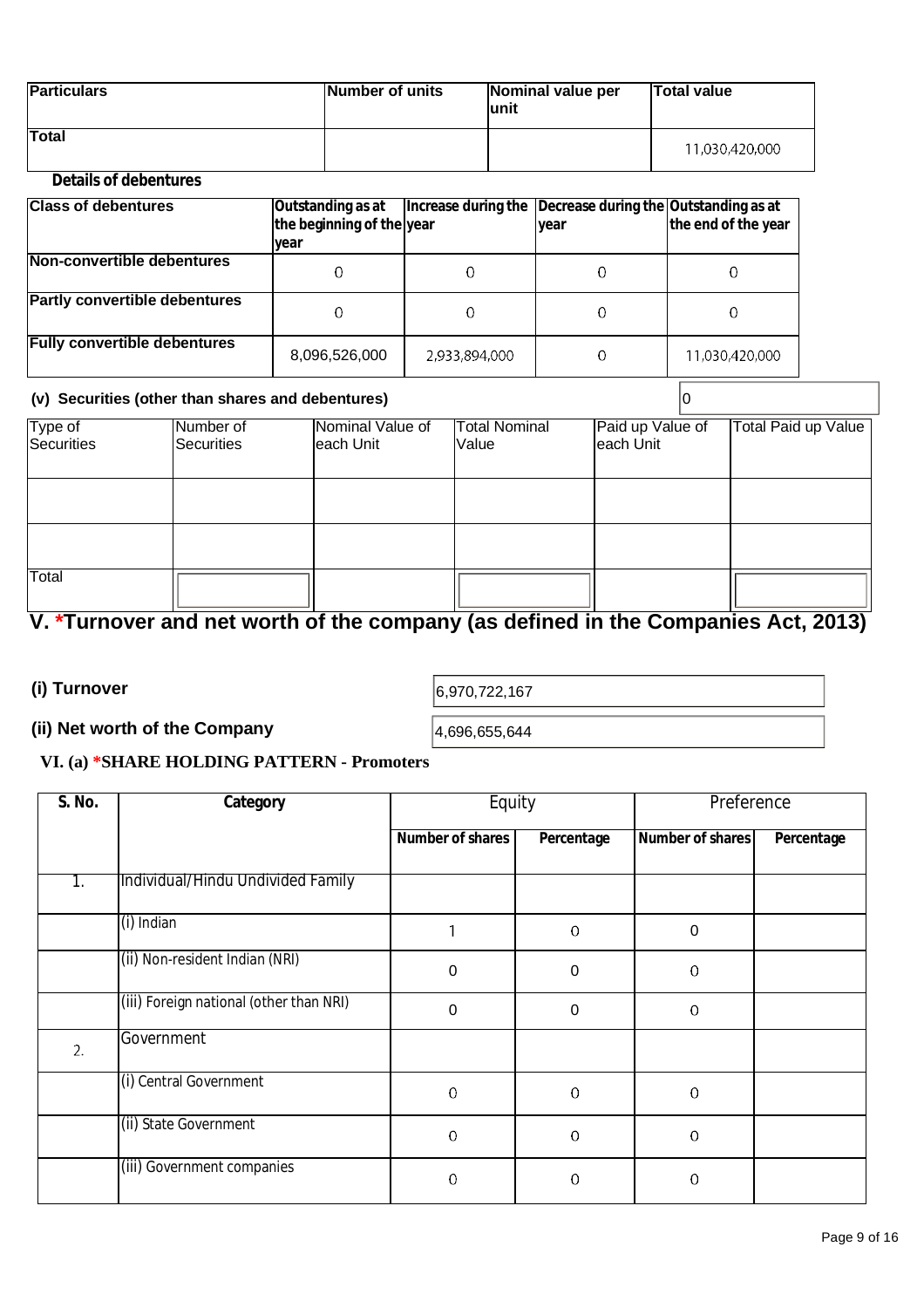| 3.  | Insurance companies                     | $\mathbf 0$ | $\mathbbm{C}$    | $\mathbf 0$ |             |
|-----|-----------------------------------------|-------------|------------------|-------------|-------------|
| 4.  | <b>Banks</b>                            | $\mathbf 0$ | $\mathbf 0$      | $\mathbf 0$ |             |
| 5.  | <b>Financial institutions</b>           | $\mathbf 0$ | $\mathbf 0$      | 0           |             |
| 6.  | Foreign institutional investors         | $\mathbf 0$ | $\boldsymbol{0}$ | $\mathbf 0$ |             |
| 7.  | Mutual funds                            | $\mathbf 0$ | $\mathbf 0$      | $\mathbf 0$ |             |
| 8.  | Venture capital                         | $\mathbf 0$ | $\mathbf 0$      | $\mathbf 0$ |             |
| 9.  | Body corporate<br>(not mentioned above) | 713,009,999 | 100              | $\mathbf 0$ |             |
| 10. | Others                                  | $\mathbf 0$ | $\mathbf 0$      | $\mathbf 0$ |             |
|     | <b>Total</b>                            | 713,010,000 | 100              | $\mathbf 0$ | $\mathbf 0$ |

# **Total number of shareholders (promoters)** <sup>2</sup>

# **(b) \*SHARE HOLDING PATTERN - Public/Other than promoters**

| S. No.           | Category                                | Equity                  |             | Preference       |            |
|------------------|-----------------------------------------|-------------------------|-------------|------------------|------------|
|                  |                                         | <b>Number of shares</b> | Percentage  | Number of shares | Percentage |
| $\overline{1}$ . | Individual/Hindu Undivided Family       |                         |             |                  |            |
|                  | (i) Indian                              | $\pmb{0}$               | $\mathbf 0$ | $\boldsymbol{0}$ |            |
|                  | (ii) Non-resident Indian (NRI)          | $\mathbf 0$             | $\pmb{0}$   | $\mathbf 0$      |            |
|                  | (iii) Foreign national (other than NRI) | $\pmb{0}$               | $\mathsf 0$ | $\mathbf 0$      |            |
| 2.               | Government                              |                         |             |                  |            |
|                  | (i) Central Government                  | $\mathbf 0$             | $\mathbf 0$ | $\mathbf 0$      |            |
|                  | (ii) State Government                   | $\boldsymbol{0}$        | $\mathbf 0$ | $\mathbf 0$      |            |
|                  | (iii) Government companies              | $\mathbf 0$             | $\mathbf 0$ | $\mathbf 0$      |            |
| 3.               | Insurance companies                     | $\mathbf 0$             | $\mathbf 0$ | $\mathbf 0$      |            |
| 4.               | <b>Banks</b>                            | $\mathbf 0$             | $\mathbf 0$ | $\mathbf 0$      |            |
| 5.               | <b>Financial institutions</b>           | 400                     | $\pmb{0}$   | $\mathbf 0$      |            |
| 6.               | Foreign institutional investors         | $\pmb{0}$               | $\pmb{0}$   | $\mathbf 0$      |            |
| 7.               | Mutual funds                            | $\bf{0}$                | $\bf{0}$    | $\mathbf 0$      |            |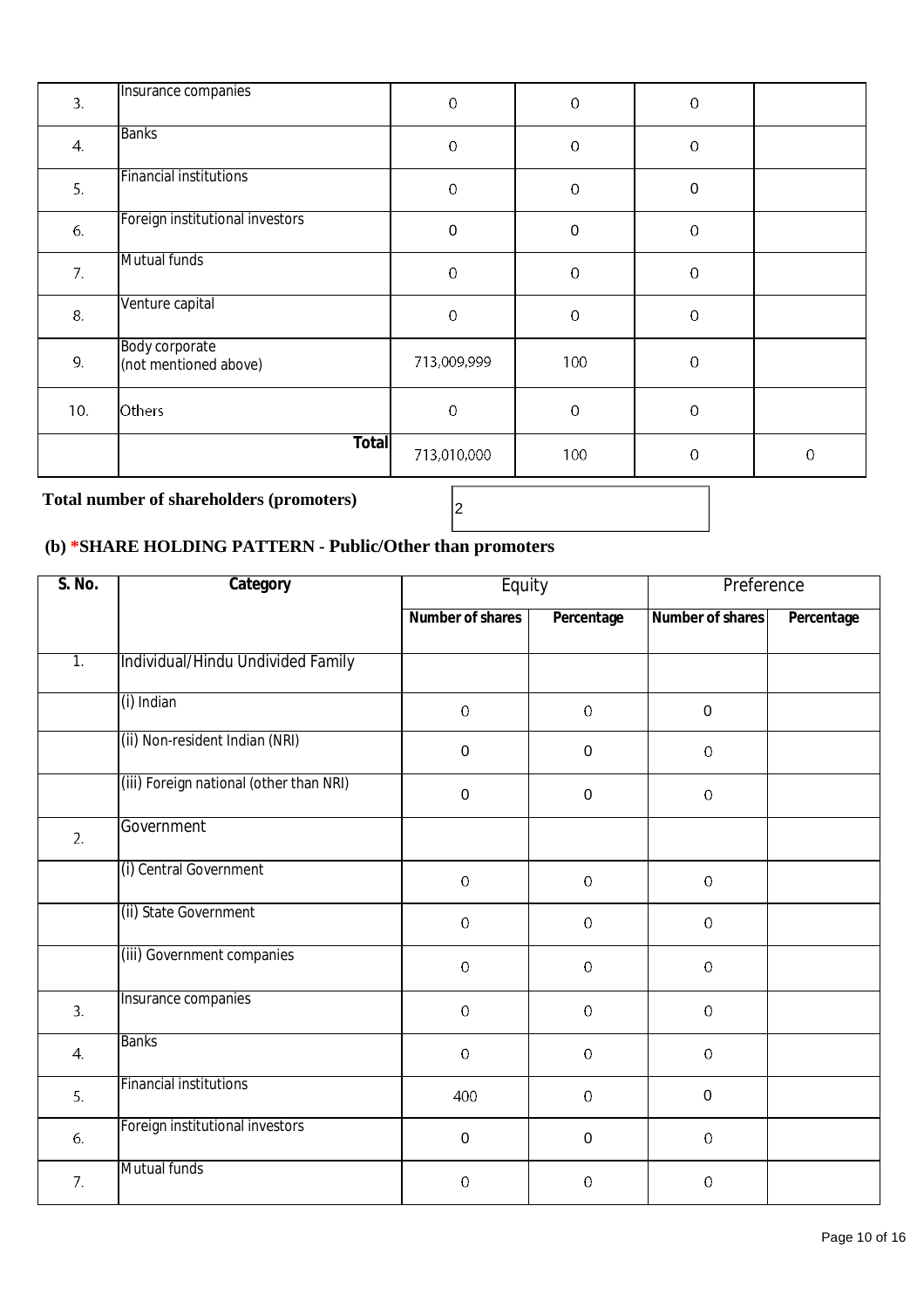| 8.  | Venture capital                         |     | 0 |  |
|-----|-----------------------------------------|-----|---|--|
| 9.  | Body corporate<br>(not mentioned above) |     | 0 |  |
| 10. | <b>Others</b>                           |     |   |  |
|     | <b>Total</b>                            | 400 | 0 |  |

**Total number of shareholders (other than promoters)** <sup>4</sup>

**Total number of shareholders (Promoters+Public/ Other than promoters**)

| 4 |  |
|---|--|
| 6 |  |
|   |  |

#### **VII. \*NUMBER OF PROMOTERS, MEMBERS, DEBENTURE HOLDERS (Details, Promoters, Members (other than promoters), Debenture holders)**

| <b>Details</b>                    | At the beginning of the year | At the end of the year |
|-----------------------------------|------------------------------|------------------------|
| <b>Promoters</b>                  |                              |                        |
| Members<br>(other than promoters) |                              |                        |
| Debenture holders                 |                              |                        |

#### **VIII. DETAILS OF DIRECTORS AND KEY MANAGERIAL PERSONNEL**

#### **(A) \*Composition of Board of Directors**

| <b>Category</b>                             | Number of directors at the<br>beginning of the year |               | Number of directors at the end<br>of the year |               | Percentage of shares held by<br>directors as at the end of year |               |
|---------------------------------------------|-----------------------------------------------------|---------------|-----------------------------------------------|---------------|-----------------------------------------------------------------|---------------|
|                                             | Executive                                           | Non-executive | Executive                                     | Non-executive | Executive                                                       | Non-executive |
| A. Promoter                                 | $\Omega$                                            | 0             | $\Omega$                                      | $\Omega$      | $\Omega$                                                        | $\Omega$      |
| <b>B. Non-Promoter</b>                      | $\Omega$                                            | 5             | $\Omega$                                      | 5             | $\mathbf 0$                                                     | $\Omega$      |
| (i) Non-Independent                         | $\Omega$                                            | 5             | $\Omega$                                      | 5             | $\mathbf 0$                                                     | $\Omega$      |
| (ii) Independent                            | $\Omega$                                            | 0             | $\Omega$                                      | 0             | $\mathbf 0$                                                     | $\Omega$      |
| <b>C. Nominee Directors</b><br>representing | $\Omega$                                            | $\mathbf 0$   | $\Omega$                                      | $\Omega$      | $\Omega$                                                        | $\Omega$      |
| $(i)$ Banks $&$ FIs                         | $\Omega$                                            | 0             | 0                                             | $\mathbf 0$   | $\mathbf 0$                                                     | 0             |
| (ii) Investing institutions                 | $\Omega$                                            | $\Omega$      | $\Omega$                                      | $\Omega$      | $\Omega$                                                        | $\Omega$      |
| (iii) Government                            | $\Omega$                                            | $\mathbf 0$   | $\Omega$                                      | $\Omega$      | $\Omega$                                                        | $\Omega$      |
| (iv) Small share holders                    | $\Omega$                                            | 0             | 0                                             | 0             | 0                                                               | 0             |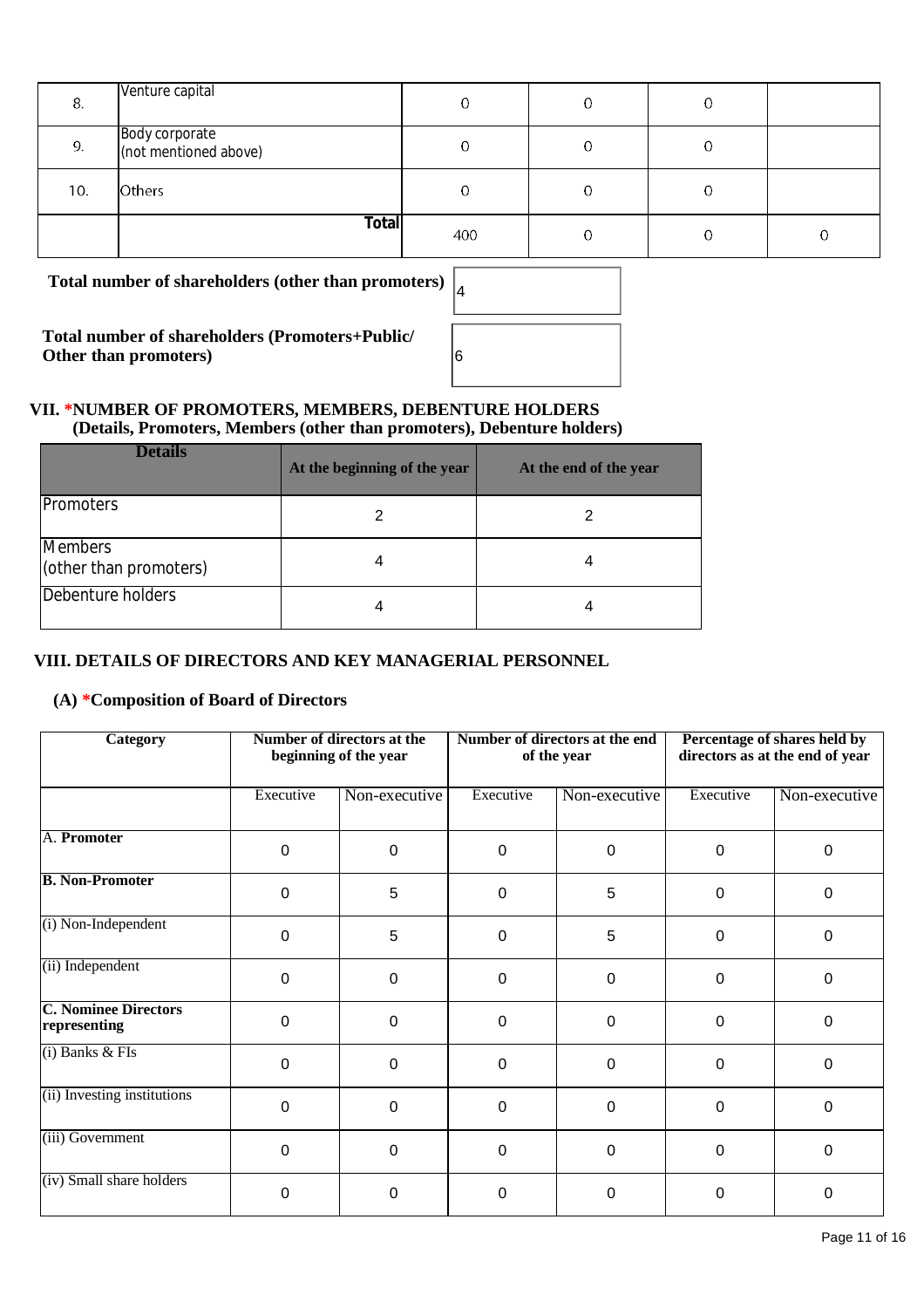| $(v)$ Others |  |  |  |
|--------------|--|--|--|
| Total        |  |  |  |

#### **Number of Directors and Key managerial personnel (who is not director) as on the financial year end date** 6

#### **(B) (i) \*Details of directors and Key managerial personnel as on the closure of financial year**

| Name                    | DIN/PAN    | Designation      | Number of equity<br>share(s) held | Date of cessation (after closure of<br>financial year: If any) |
|-------------------------|------------|------------------|-----------------------------------|----------------------------------------------------------------|
| <b>VINEET MITTAL</b>    | 00058552   | <b>Director</b>  |                                   |                                                                |
| <b>T.R.KISHOR NAIR</b>  | 05112576   | <b>Director</b>  | 0                                 |                                                                |
| <b>UMAKANT PANWAR</b>   | 03298040   | <b>Director</b>  | 0                                 | 13/07/2021                                                     |
| <b>MAYANK CHOUDHARY</b> | 02624810   | Director         | $\Omega$                          | 13/07/2021                                                     |
| <b>MITISH SOMANI</b>    | 01853530   | <b>Director</b>  | 0                                 | 13/07/2021                                                     |
| <b>JYOTI MISTRY</b>     | AFOPM6807L | Company Secretar | 0                                 |                                                                |

#### **(ii) Particulars of change in director(s) and Key managerial personnel during the year** 0

| Name | DIN/PAN | the financial year | Designation at the Date of appointment/<br>beginning / during change in designation/<br>cessation | Nature of change (Appointment/<br>Change in designation/ Cessation) |
|------|---------|--------------------|---------------------------------------------------------------------------------------------------|---------------------------------------------------------------------|
|      |         |                    |                                                                                                   |                                                                     |

#### **IX. MEETINGS OF MEMBERS/CLASS OF MEMBERS/BOARD/COMMITTEES OF THE BOARD OF DIRECTORS**

 **A.** MEMBERS/CLASS /REQUISITIONED/NCLT/COURT CONVENED MEETINGS

| Number of meetings held       | 12              |                                                                 |                                |                            |  |
|-------------------------------|-----------------|-----------------------------------------------------------------|--------------------------------|----------------------------|--|
| Type of meeting               | Date of meeting | <b>Total Number of</b><br>Members entitled to<br>attend meeting | Attendance                     |                            |  |
|                               |                 |                                                                 | Number of members<br>lattended | % of total<br>shareholding |  |
| <b>ANNUAL GENERAL MEETI</b>   | 30/09/2020      | 6                                                               | 3                              | 99.99                      |  |
| <b>IEXTRA ORDINARY GENEFI</b> | 05/10/2020      | 6                                                               | 4                              | 99.99                      |  |

#### **B. BOARD MEETINGS**

\*Number of meetings held  $\vert_4$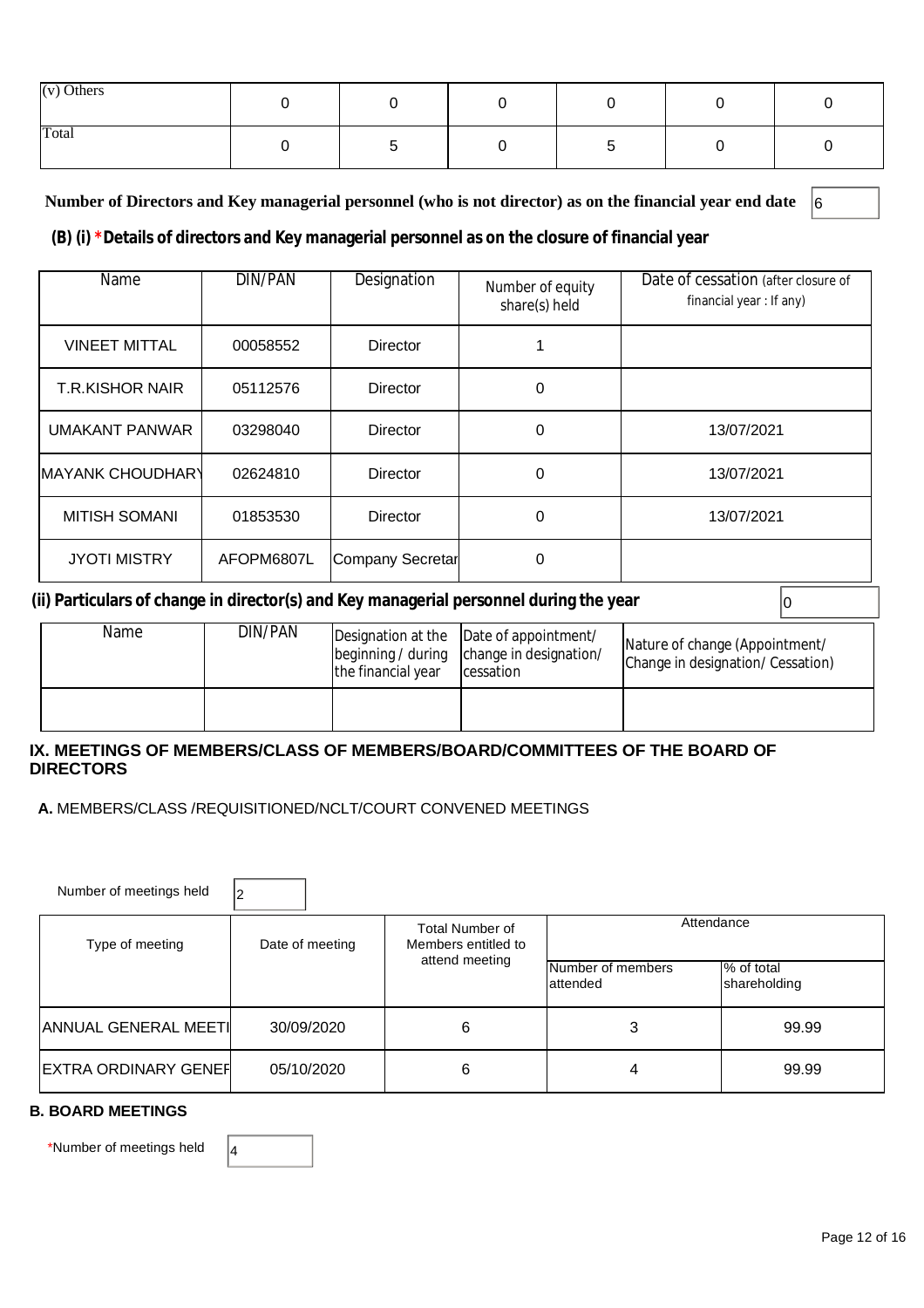| S. No. | Date of meeting | Total Number of directors<br>associated as on the date | Attendance                      |                 |  |
|--------|-----------------|--------------------------------------------------------|---------------------------------|-----------------|--|
|        |                 | of meeting                                             | Number of directors<br>attended | % of attendance |  |
|        | 28/07/2020      | 5                                                      | 2                               | 40              |  |
| 2      | 05/10/2020      | 5                                                      | 2                               | 40              |  |
| 3      | 21/10/2020      | 5                                                      | 2                               | 40              |  |
| 4      | 15/01/2021      | 5                                                      | 5                               | 100             |  |

### **C. COMMITTEE MEETINGS**

| Number of meetings held |                |                                                    |                               | 18                             |                               |                 |  |
|-------------------------|----------------|----------------------------------------------------|-------------------------------|--------------------------------|-------------------------------|-----------------|--|
|                         | S. No.         | Type of<br>meeting<br>Date of meeting              | Total Number<br>of Members as | Attendance                     |                               |                 |  |
|                         |                |                                                    |                               | lon the date of<br>the meeting | Number of members<br>attended | % of attendance |  |
|                         | 1              | Finance, Admi 07/05/2020                           |                               | 3                              | $\overline{2}$                | 66.67           |  |
|                         | $\overline{2}$ | Finance, Admi <sup>1</sup> 06/06/2020              |                               | IЗ                             | $\overline{2}$                | 66.67           |  |
|                         | 3              | Finance, Admi 12/06/2020                           |                               | 3                              | $\overline{2}$                | 66.67           |  |
|                         | 4              | Finance, Admi 08/07/2020                           |                               | 3                              | $\overline{2}$                | 66.67           |  |
|                         | 5              | Corporate Soc 20/07/2020                           |                               | 3                              | $\overline{2}$                | 66.67           |  |
|                         | 6              | Audit Committe 27/07/2020                          |                               | IЗ                             | $\overline{2}$                | 66.67           |  |
|                         | $\overline{7}$ | Finance, Admi <sup>1</sup> 01/08/2020              |                               | 3                              | $\overline{2}$                | 66.67           |  |
|                         | 8              | Finance, Admi 24/08/2020                           |                               | 3                              | $\overline{2}$                | 66.67           |  |
|                         | 9              | Finance, Admi 05/09/2020                           |                               | 3                              | $\overline{2}$                | 66.67           |  |
|                         | 10             | Finance, Admi 15/09/2020<br>TTEURANAE AF RIBEATARA |                               | IЗ                             | $\overline{2}$                | 66.67           |  |

#### **D. \*ATTENDANCE OF DIRECTORS**

|           |                         | <b>Board Meetings</b>                                 |           |                     | <b>Committee Meetings</b>                             |           |                      | Whether<br>attended AGM |
|-----------|-------------------------|-------------------------------------------------------|-----------|---------------------|-------------------------------------------------------|-----------|----------------------|-------------------------|
| S.<br>No. | Name<br>of the director | Number of<br>Meetings which Number of<br>director was | Meetings  | % of<br>lattendance | Number of<br>Meetings which Number of<br>director was | Meetings  | l% of<br>lattendance | held on                 |
|           |                         | entitled to<br>lattend                                | lattended |                     | entitled to<br>lattend                                | lattended |                      | 30/09/2021              |
|           |                         |                                                       |           |                     |                                                       |           |                      | (Y/N/NA)                |
|           | VINEET MITT.            | 4                                                     | 4         | 100                 | 18                                                    | 18        | 100                  | Yes                     |
| 2         | <b>T.R.KISHOR N</b>     | 4                                                     |           | 25                  | 18                                                    | 4         | 22.22                | Yes                     |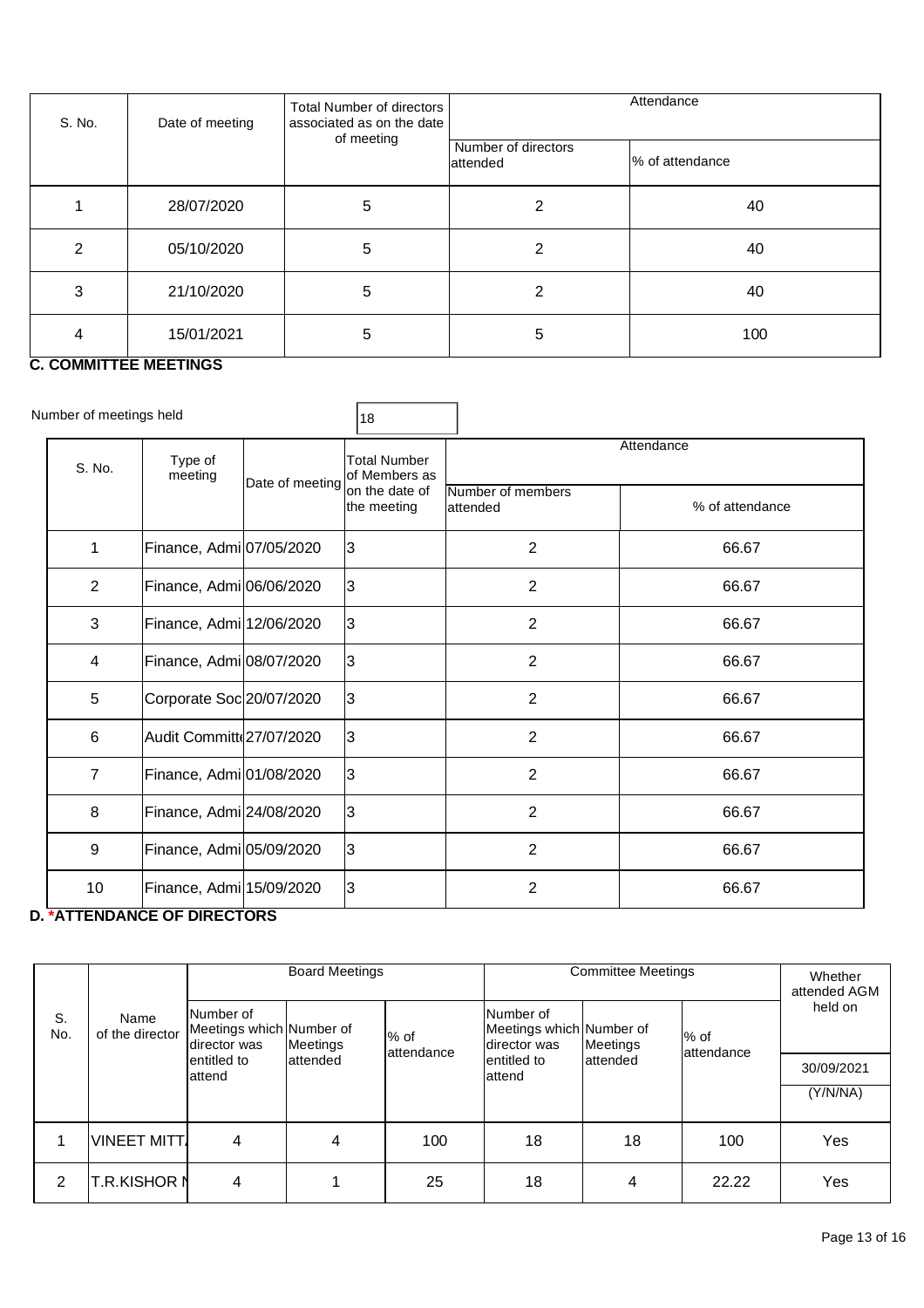| າ<br>ບ | UMAKANT PA         |   | 25  |    |    |       | No |
|--------|--------------------|---|-----|----|----|-------|----|
| 4      | MAYANK CHO         |   | 25  |    |    |       | No |
| 5      | <b>MITISH SOMA</b> | 4 | 100 | 18 | 14 | 77.78 | No |

#### **X. \*REMUNERATION OF DIRECTORS AND KEY MANAGERIAL PERSONNEL**

 $\Box$  Nil

Number of Managing Director, Whole-time Directors and/or Manager whose remuneration details to be entered

| S. No. | Name  | Designation | Gross Salary | Commission | Stock Option/<br>Sweat equity | Others | Total<br>Amount |
|--------|-------|-------------|--------------|------------|-------------------------------|--------|-----------------|
|        |       |             |              |            |                               |        |                 |
|        |       |             |              |            |                               |        |                 |
|        | Total |             |              |            |                               |        |                 |

0

Number of CEO, CFO and Company secretary whose remuneration details to be entered  $\vert$ <sup>1</sup>

| S. No. |  | Name         | Designation   | Gross Salary<br>Commission |   | Stock Option/<br>Sweat equity | <b>Others</b> | Total<br>Amount |
|--------|--|--------------|---------------|----------------------------|---|-------------------------------|---------------|-----------------|
|        |  | Jyoti Mistry | Company Secre | 4,438,908                  | 0 | 0                             |               | 4,438,908       |
|        |  | Total        |               | 4,438,908                  | 0 | O                             |               | 4,438,908       |

Number of other directors whose remuneration details to be entered  $\Big|_0$ 

| S. No. | Name  | Designation | Gross Salary | Commission | Stock Option/<br>Sweat equity | Others | Total<br>Amount |
|--------|-------|-------------|--------------|------------|-------------------------------|--------|-----------------|
|        |       |             |              |            |                               |        | 0               |
|        | Total |             |              |            |                               |        |                 |

#### **XI. MATTERS RELATED TO CERTIFICATION OF COMPLIANCES AND DISCLOSURES**

- \* A. Whether the company has made compliances and disclosures in respect of applicable  $\bigcirc$  Yes  $\bigcirc$  No<br>provisions of the Companies Act, 2013 during the year
	- B. If No, give reasons/observations

#### **XII. PENALTY AND PUNISHMENT - DETAILS THEREOF**

(A) DETAILS OF PENALTIES / PUNISHMENT IMPOSED ON COMPANY/DIRECTORS /OFFICERS  $\boxtimes$  Nil

| Name of the<br>company/ directors/   Authority<br>officers | Name of the court/<br><b>Iconcerned</b> | Date of Order | Name of the Act and<br>section under which<br>penalised / punished | Details of penalty/<br><b>punishment</b> | Details of appeal (if any)<br>lincluding present status |
|------------------------------------------------------------|-----------------------------------------|---------------|--------------------------------------------------------------------|------------------------------------------|---------------------------------------------------------|
|                                                            |                                         |               |                                                                    |                                          |                                                         |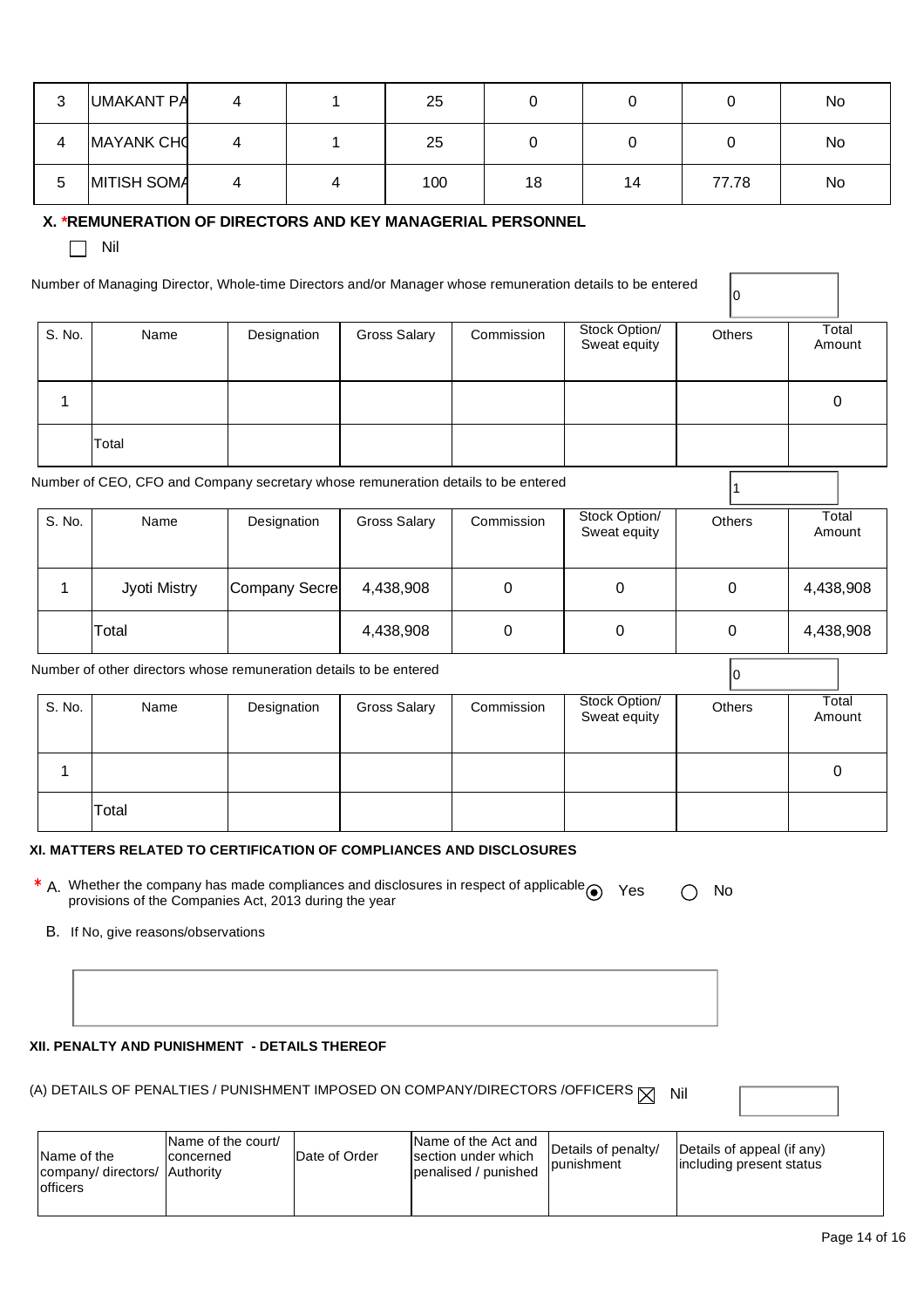|                                                        | (B) DETAILS OF COMPOUNDING OF OFFENCES<br>Nil<br>$\boxtimes$ |               |                                                                   |                                    |                                      |  |  |  |  |
|--------------------------------------------------------|--------------------------------------------------------------|---------------|-------------------------------------------------------------------|------------------------------------|--------------------------------------|--|--|--|--|
| Name of the<br>company/directors/<br><b>l</b> officers | Name of the court/<br>Iconcerned<br>Authority                | Date of Order | Name of the Act and<br>Isection under which<br>Ioffence committed | <b>IParticulars of</b><br>Ioffence | Amount of compounding (in<br>Rupees) |  |  |  |  |
|                                                        |                                                              |               |                                                                   |                                    |                                      |  |  |  |  |

**XIII. Whether complete list of shareholders, debenture holders has been enclosed as an attachment** 

 $\odot$  Yes  $\odot$  No

#### **XIV. COMPLIANCE OF SUB-SECTION (2) OF SECTION 92, IN CASE OF LISTED COMPANIES**

In case of a listed company or a company having paid up share capital of Ten Crore rupees or more or turnover of Fifty Crore rupees or more, details of company secretary in whole time practice certifying the annual return in Form MGT-8.

| Name                           | <b>MANSI DAMANIA</b>                 |  |  |  |  |
|--------------------------------|--------------------------------------|--|--|--|--|
| Whether associate or fellow    | Associate <sup>O</sup> Fellow<br>( ) |  |  |  |  |
| Certificate of practice number | 8120                                 |  |  |  |  |

#### **I/We certify that:**

(a) The return states the facts, as they stood on the date of the closure of the financial year aforesaid correctly and adequately. (b) Unless otherwise expressly stated to the contrary elsewhere in this Return, the Company has complied with all the provisions of the Act during the financial year.

(c) The company has not, since the date of the closure of the last financial year with reference to which the last return was submitted or in the case of a first return since the date of the incorporation of the company, issued any invitation to the public to subscribe for any securities of the company.

(d) Where the annual return discloses the fact that the number of members, (except in case of a one person company), of the company exceeds two hundred, the excess consists wholly of persons who under second proviso to clause (ii) of sub-section (68) of section 2 of the Act are not to be included in reckoning the number of two hundred.

#### **Declaration**

| I am Authorised by the Board of Directors of the company vide resolution no |  | dated | 10/11/2016 |  |
|-----------------------------------------------------------------------------|--|-------|------------|--|
|-----------------------------------------------------------------------------|--|-------|------------|--|

(DD/MM/YYYY) to sign this form and declare that all the requirements of the Companies Act, 2013 and the rules made thereunder in respect of the subject matter of this form and matters incidental thereto have been compiled with. I further declare that:

- 1. Whatever is stated in this form and in the attachments thereto is true, correct and complete and no information material to the subject matter of this form has been suppressed or concealed and is as per the original records maintained by the company.
- 2. All the required attachments have been completely and legibly attached to this form.

#### **Note: Attention is also drawn to the provisions of Section 447, section 448 and 449 of the Companies Act, 2013 which provide for punishment for fraud, punishment for false statement and punishment for false evidence respectively.**

#### **To be digitally signed by**

**Director** 



DIN of the director

| 100058552 |
|-----------|
|-----------|